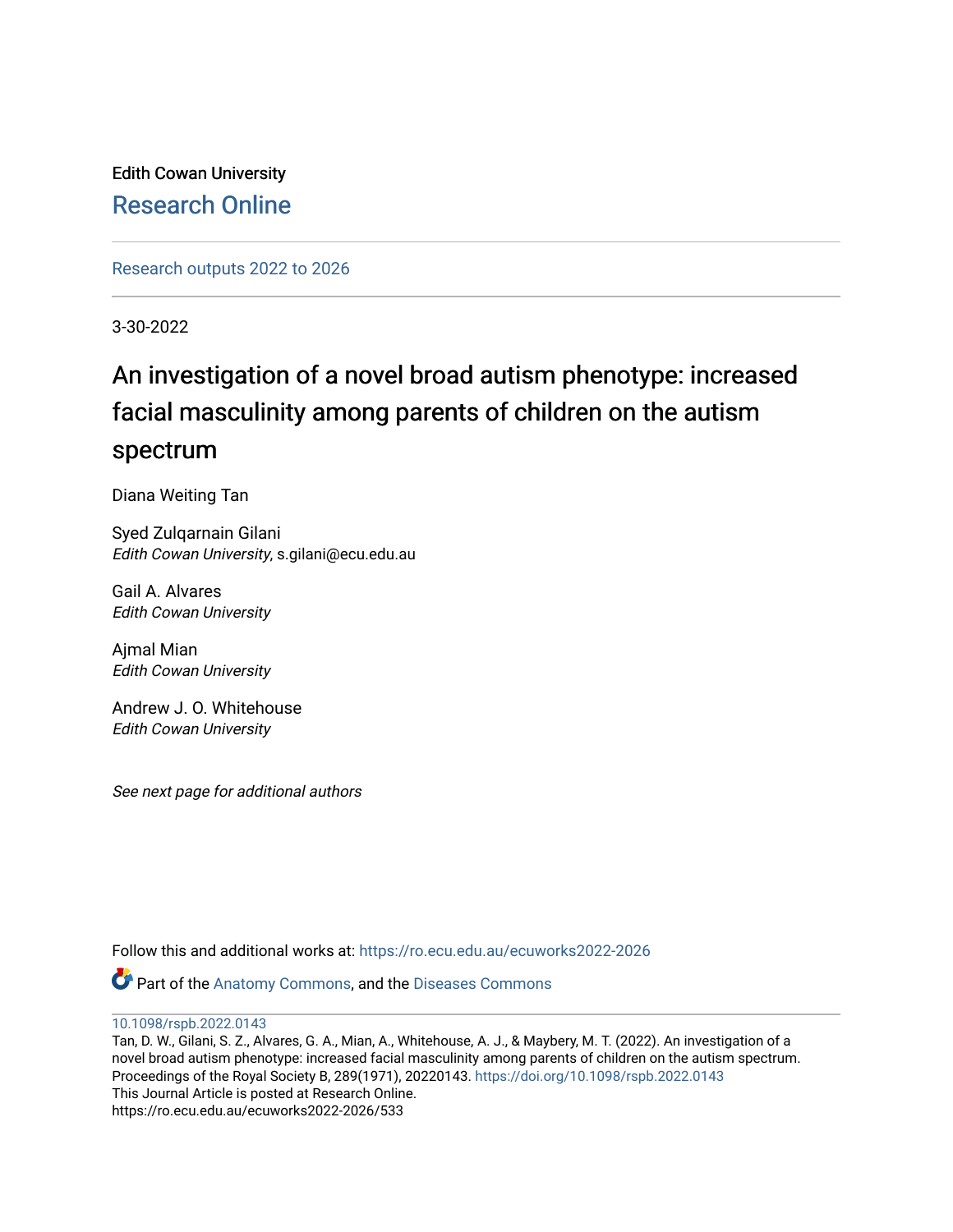#### Authors

Diana Weiting Tan, Syed Zulqarnain Gilani, Gail A. Alvares, Ajmal Mian, Andrew J. O. Whitehouse, and Murray T. Maybery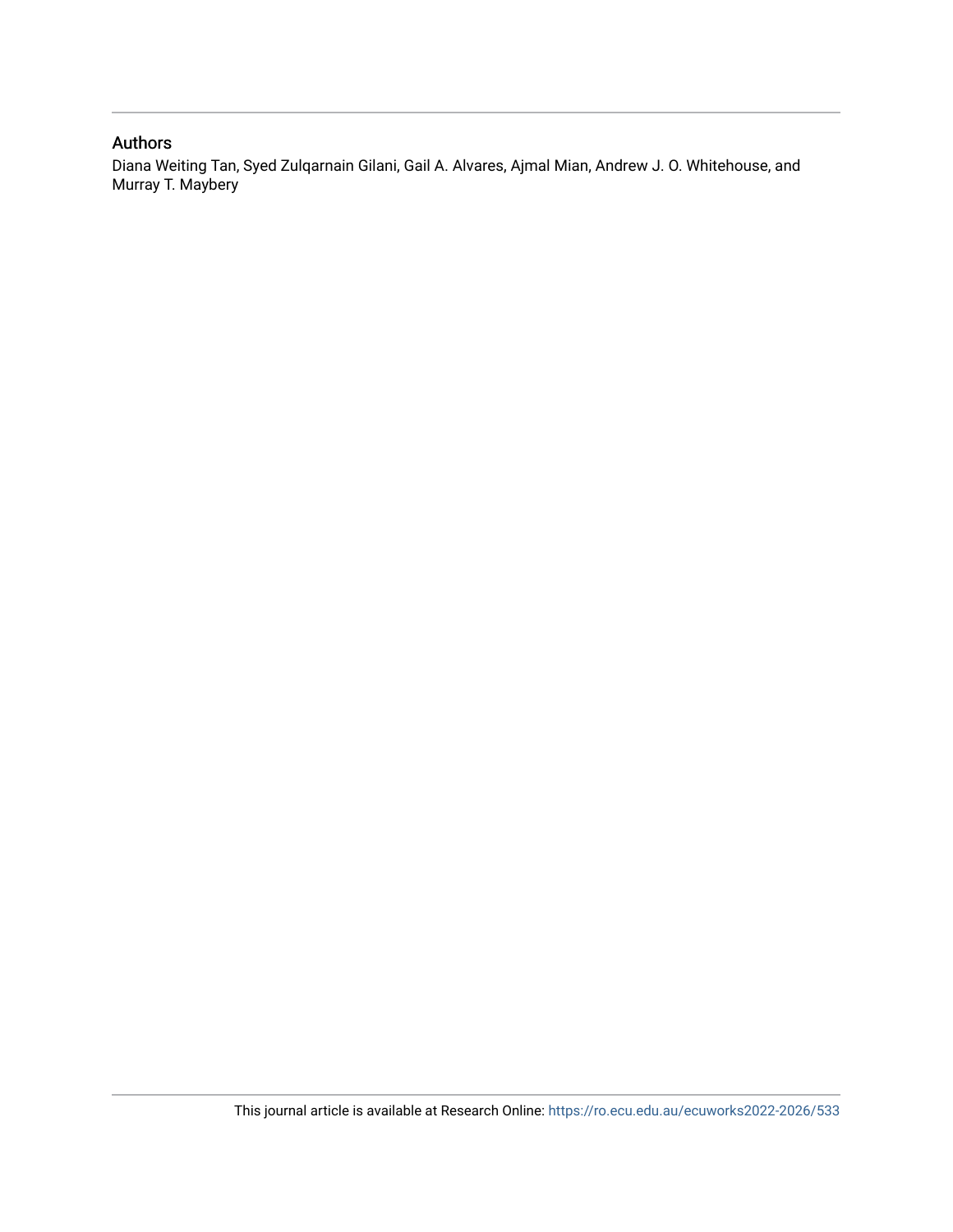## **PROCEEDINGS B**

#### royalsocietypublishing.org/journal/rspb

## Research



Cite this article: Tan DW, Gilani SZ, Alvares GA, Mian A, Whitehouse AJO, Maybery MT. 2022 An investigation of a novel broad autism phenotype: increased facial masculinity among parents of children on the autism spectrum. Proc. R. Soc. B 289: 20220143. https://doi.org/10.1098/rspb.2022.0143

Received: 24 January 2022 Accepted: 23 February 2022

#### Subject Category:

Behaviour

Subject Areas: behaviour, developmental biology

#### Keywords:

autism spectrum disorder, broad autism phenotype, facial morphology, masculinity, photogrammetry

#### Author for correspondence:

Diana Weiting Tan e-mail: [diana.tan@uwa.edu.au](mailto:diana.tan@uwa.edu.au)

Electronic supplementary material is available online at [https://doi.org/10.6084/m9.figshare.](https://doi.org/10.6084/m9.figshare.c.5885329) [c.5885329.](https://doi.org/10.6084/m9.figshare.c.5885329)



# An investigation of a novel broad autism phenotype: increased facial masculinity among parents of children on the autism spectrum

Diana Weiting Tan<sup>1,2</sup>, Syed Zulqarnain Gilani<sup>3,4</sup>, Gail A. Alvares<sup>2</sup>, Ajmal Mian<sup>3</sup> , Andrew J. O. Whitehouse<sup>2</sup> and Murray T. Maybery<sup>1</sup>

<sup>1</sup>School of Psychological Science, The University of Western Australia, 35 Stirling Highway, Perth, WA 6009, Australia

 $^{2}$ Telethon Kids Institute,  $^{3}$ Centre of AI & ML, School of Sciences, and  $^{4}$ Institute for Nutrition Research, Edith Cowan University, Perth, Australia

DWT, [0000-0002-6394-8435;](http://orcid.org/0000-0002-6394-8435) SZG, [0000-0002-7448-2327;](https://orcid.org/0000-0002-7448-2327) GAA, [0000-0003-3351-5919;](https://orcid.org/0000-0003-3351-5919) AM, [0000-0002-5206-3842;](https://orcid.org/0000-0002-5206-3842) AJOW, [0000-0001-8722-1575;](https://orcid.org/0000-0001-8722-1575) MTM, [0000-0002-3760-1382](https://orcid.org/0000-0002-3760-1382)

The broad autism phenotype commonly refers to sub-clinical levels of autistic-like behaviour and cognition presented in biological relatives of autistic people. In a recent study, we reported findings suggesting that the broad autism phenotype may also be expressed in facial morphology, specifically increased facial masculinity. Increased facial masculinity has been reported among autistic children, as well as their non-autistic siblings. The present study builds on our previous findings by investigating the presence of increased facial masculinity among non-autistic parents of autistic children. Using a previously established method, a 'facial masculinity score' and several facial distances were calculated for each three-dimensional facial image of 192 parents of autistic children (58 males, 134 females) and 163 agematched parents of non-autistic children (50 males, 113 females). While controlling for facial area and age, significantly higher masculinity scores and larger (more masculine) facial distances were observed in parents of autistic children relative to the comparison group, with effect sizes ranging from small to medium (0.16  $\leq d \leq$  .41), regardless of sex. These findings add to an accumulating evidence base that the broad autism phenotype is expressed in physical characteristics and suggest that both maternal and paternal pathways are implicated in masculinized facial morphology.

## 1. Introduction

Autism spectrum disorder (hereafter 'autism') is a neurodevelopmental condition characterized by differences and difficulties in social communication, and the presence of special interests and repetitive behaviours [\[1\]](#page-8-0). Autism is a heritable condition, with the likelihood of diagnosis increasing as a function of genetic relatedness [\[2\]](#page-8-0). The 'broad autism phenotype' commonly refers to sub-clinical levels of autistic-like behaviour and cognition which have been observed in biological relatives of autistic people.<sup>1</sup> Compared to parents without a family history of autism, biological parents of autistic children have reported increased circumscribed interests [[4](#page-8-0)], and poorer language and social communication skills [[5](#page-8-0)]. Recent evidence has suggested that the broad autism phenotype may extend beyond behaviour and cognition, and may also express in physical forms, specifically, in facial morphology [[6,7](#page-8-0)].

Earlier prevalence studies have suggested that males are two to three times more likely to receive an autism diagnosis than females [\[8,9](#page-8-0)]. The male preponderance in autism diagnosis has led to the development of the 'androgen

© 2022 The Authors. Published by the Royal Society under the terms of the Creative Commons Attribution License<http://creativecommons.org/licenses/by/4.0/>, which permits unrestricted use, provided the original author and source are credited.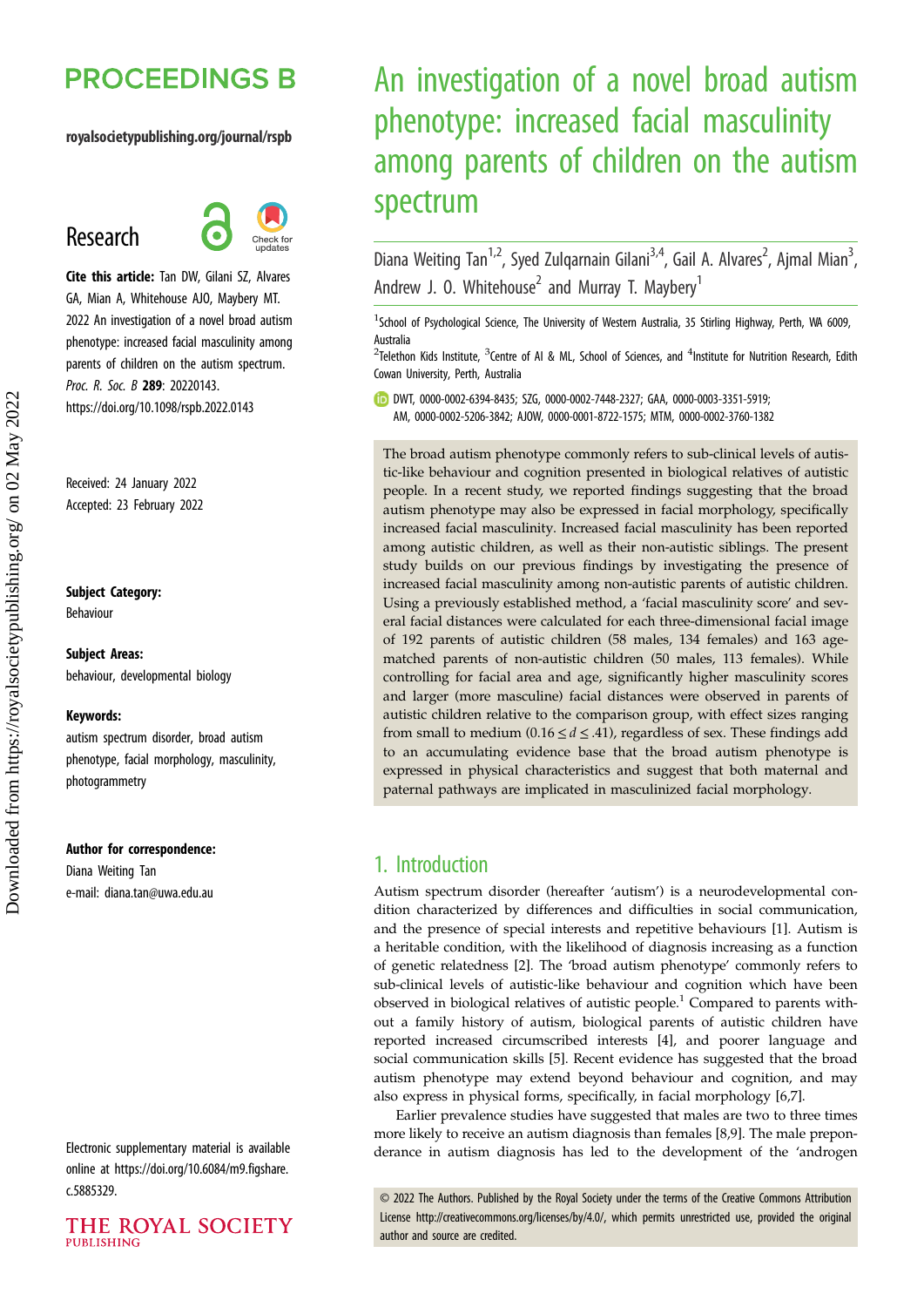hypothesis', which proposes that autism is associated with an increased exposure to prenatal androgens, including testosterone [[10,11](#page-9-0)]. Testosterone is a powerful masculinizing sex steroid crucial for male virilization during fetal development; hence, its production is much more pronounced in developing male fetuses than female fetuses [\[12](#page-9-0)]. Testosterone also crosses the blood–brain barrier and can influence fetal brain development during pregnancy [\[13](#page-9-0)].

Most previous studies investigating the relationship between prenatal testosterone and autism have focused on individuals recruited from the general population, partly due to restricted availability of biological specimens for the analyses of prenatal testosterone. Studies based on autisticlike traits in the general population have shown mixed findings, with some studies reporting a positive correlation between levels of prenatal testosterone and parent-reported autistic-like traits among non-autistic children [[14,15\]](#page-9-0), and other studies reporting null associations [[16](#page-9-0)–[18](#page-9-0)]. To date, only one study has analysed concentrations of prenatal testosterone among boys with a clinical diagnosis of autism [[10\]](#page-9-0). By linking steroidal data derived from amniotic fluid samples biobanked in the Danish Historic Birth Cohort to records of boys diagnosed with autism archived in the Danish Psychiatric Central Register, Baron-Cohen et al. [\[10](#page-9-0)] found that a latent factor score comprising levels of prenatal testosterone and its precursor and derivative steroid compounds (e.g. androstenedione) was significantly elevated in autistic boys  $(n = 128)$  relative to non-autistic boys  $(n = 217)$ . Data of autistic girls were not analysed due to low sample size  $(n = 24)$ . In sum, the current evidence for the relationship between prenatal testosterone and autistic-like traits in the general population appears to be mixed, whereas there has only been one study conducted in the clinical population reporting a positive association.

Testosterone exposure is also connected to the development of secondary sex characteristics such as facial masculinity. In one of our previous studies, we found that higher concentrations of testosterone derived from umbilical cord blood collected at birth were associated with more masculinized facial features in adulthood, for both men  $(n = 86)$ and women  $(n = 97)$  [[19\]](#page-9-0). Facial masculinity was determined using three-dimensional photogrammetry combined with a suite of gender classification and scoring algorithms including a gradient-based efficient feature selection (GEFS) algorithm [[20\]](#page-9-0) and a linear discriminant analysis (LDA) classifier [\[21](#page-9-0)]. In further research, we applied a similar methodological approach to investigate whether autistic children presented with greater facial masculinity compared to non-autistic children [\[22](#page-9-0)]. We found that three-dimensional images of autistic children (54 boys and 20 girls) showed more pronounced facial masculinity compared to their same-sex counterparts without autism (54 boys and 60 girls).

In a recent study, McKenna et al. [\[23](#page-9-0)] replicated our observations using two-dimensional images of 216 males and 129 females diagnosed with a neurodevelopmental condition (including 181 autistic people), and 165 males and 253 females without any such condition. McKenna et al. [[23\]](#page-9-0) reported increased facial masculinity among males and females with a neurodevelopmental condition compared to their same-sex counterparts without any condition. The authors further built on these findings by examining the association between facial masculinity and polygenic risk scores associated with sex-hormone binding globulin (SHBG) derived from genomic analyses. SHBG is a steroidbinding protein that transports testosterone in blood and regulates steroidogenic activities [\[24](#page-9-0)]. When bound to SHBG, testosterone becomes biologically inactive. Thus, low concentrations of SHBG have been associated with heightened levels of biologically active testosterone [[24\]](#page-9-0). McKenna et al. [\[23](#page-9-0)] found that lower SHBG polygenic risk scores significantly correlated with greater facial masculinity, suggesting that greater facial masculinity associated with neurodevelopmental conditions may be driven by excess biologically active testosterone.

More generally, facial structure is highly influenced by genetic factors [\[25](#page-9-0)] with biological relatives looking more alike than strangers without familial ties. From threedimensional facial images of monozygotic and dizygotic twins, Djordjevic et al. [[26\]](#page-9-0) estimated that genetic factors explained more than 70% of the facial morphological variation. In terms of facial masculinity, several monozygotic–dizygotic twin studies reported that genetic factors accounted for approximately 40–50% of the variability in facial masculinity [\[27](#page-9-0),[28\]](#page-9-0).

Given that both autistic-like traits and facial masculinity are heritable characteristics that are likely to be a result of intricate interactions between genetic and environmental factors [[23,25](#page-9-0)], our research group went on to examine facial masculinity expressed in the three-dimensional images of non-autistic siblings of autistic children. Relative to non-autistic children without a family history of autism (69 boys and 60 girls), age- and sex-matched non-autistic siblings of autistic children (30 boys and 25 girls) presented with more masculinized facial structures [\[7\]](#page-8-0).

#### (a) Present study

In summary, we have presented evidence that early exposure to elevated testosterone concentrations is associated with more masculinized facial structures for both sexes in adults [[19\]](#page-9-0). Consistent with the androgen hypothesis, we reported increased facial masculinity in three-dimensional images of autistic boys and girls; McKenna et al. [[23\]](#page-9-0) reported similar results using two-dimensional images of people with neurodevelopmental conditions including autism. Furthermore, we have found increased facial masculinity in the threedimensional images of non-autistic biological siblings of autistic children [[7](#page-8-0)], thereby providing evidence for a physical expression of the broad autism phenotype. Taken together, a logical next step in this line of research is to examine facial masculinity of non-autistic biological parents of autistic children. Such an investigation will advance knowledge in two significant ways. First, if parents of autistic children also demonstrate masculinized facial structures, this would add further evidence to the suggestion that facial masculinity is a physical expression of the broad autism phenotype that is likely to be influenced by genetic rather environmental factors. Second, it will also be important to understand whether facial masculinization is evident in fathers, mothers or both parents, thus establishing whether facial masculinity expressed in autistic children is associated with paternal or maternal lineages.

Accordingly, in the present study, we examined facial masculinity for non-autistic biological parents of autistic children relative to age-matched parents of non-autistic children, based on their three-dimensional facial images analysed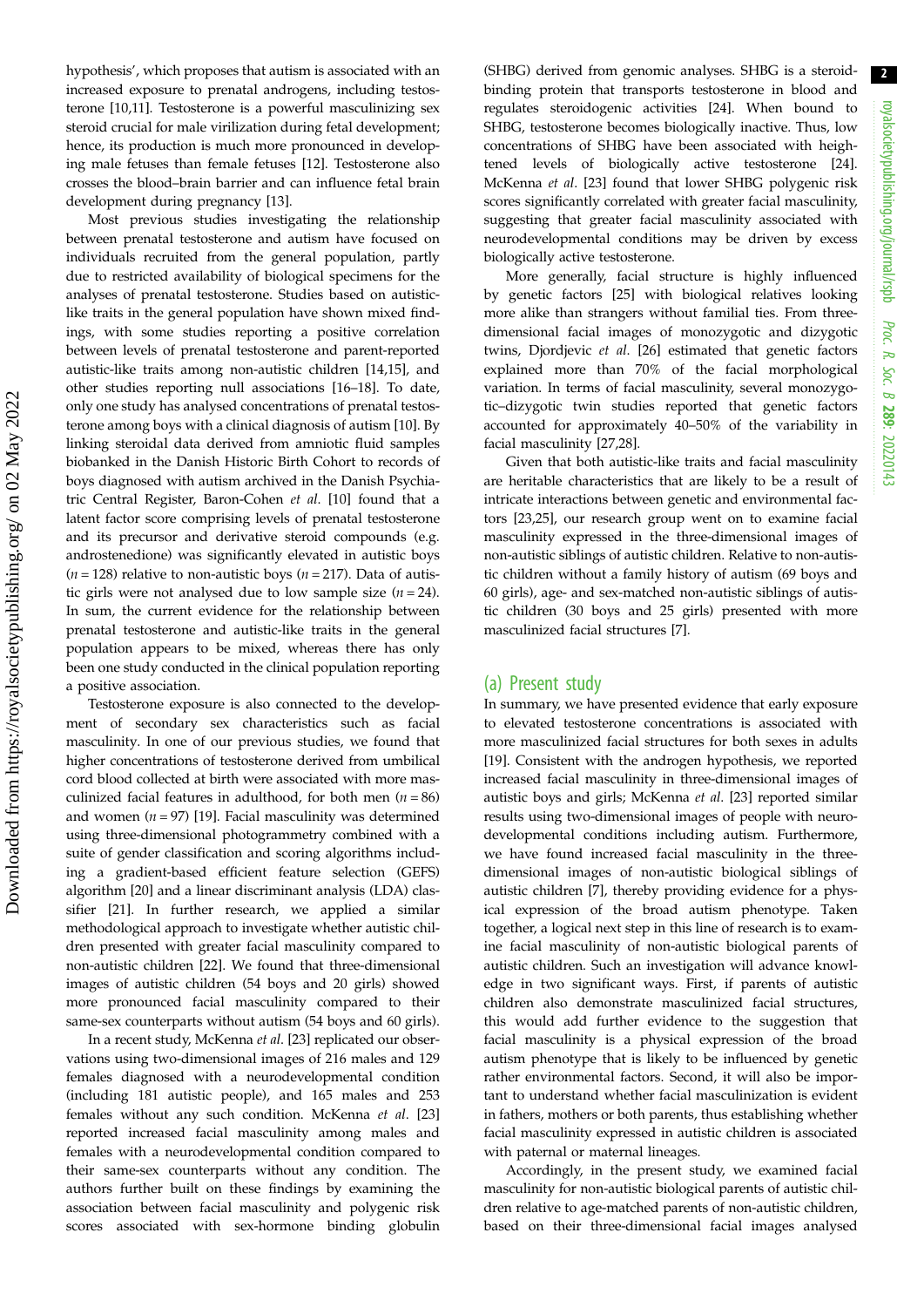royalsocietypublishing.org/journal/rspb royalsocietypublishing.org/journal/rspb Proc. R. Soc. $\sigma$ 289: 20220143

3

using a previously established gender classification and scoring algorithm [[7](#page-8-0),[19,22\]](#page-9-0). We hypothesized that facial masculinity would be more pronounced among parents of autistic children compared to parents of non-autistic children.

## 2. Methods

Downloaded from https://royalsocietypublishing.org/ on 02 May 2022

Downloaded from https://royalsocietypublishing.org/ on 02 May 2022

#### (a) Participants

The sample<sup>2</sup> included 58 non-autistic biological fathers (age:  $M =$ 43.4 years, s.d. = 7.40) and 134 non-autistic biological mothers (age:  $M = 41.9$  years, s.d. = 5.93) of autistic children who were recruited from the Telethon Kids Institute in Perth, Western Australia. All parents reported having at least one child who had received a diagnosis of autism spectrum disorder based on the diagnostic and statistical manual of mental disorders 4th or 5th edition (DSM-IV/5) criteria [\[1\]](#page-8-0). A comparison group of 163 parents who reported no known family history of autism (50 fathers, age:  $M = 41.9$  years, s.d. = 8.32; 113 mothers, age:  $M =$ 39.1 years, s.d. = 7.44) were recruited from the general population at several community events held in Perth, Western Australia. As facial structures are known to be influenced by ethnicity [\[29\]](#page-9-0), the presence of syndromic disorders [\[30\]](#page-9-0) or significant facial trauma, only participants of Caucasian descent without known syndromes or histories of facial trauma were included in this study.

#### (b) Three-dimensional facial photography

Frontal three-dimensional images of participants were captured using a 3dMDface system (3dMD, Atlanta, GA, USA), which has been shown to generate highly precise and reliable images [\[31\]](#page-9-0). During photography, each participant sat in front of the 3dMDface system and was asked to maintain a neutral facial expression with their lips closed.

#### (c) Gender classification and scoring algorithm

Machine learning classifiers are commonly used in autism research [\[7](#page-8-0)[,22,23\]](#page-9-0) and were also used in a related study that reported a link between early testosterone exposure and facial masculinity in adults [[19](#page-9-0)]. Therefore, to allow for continuity and comparison with previous findings, we implemented a machine learning approach established in previous studies [\[7](#page-8-0),[21,22\]](#page-9-0). First, 21 facial landmarks were selected for automatic annotation in the first instance using dense correspondence. The landmarks on each image were then checked and manually corrected by D.W.T. Next, 26 Euclidean (i.e. a straight-line distance between any two given points) and 26 geodesic (i.e. a curved distance over a surface between any two given points) distances were measured between these landmarks (figure 1 and table 1). The use of both geodesic and Euclidean measurements available in three-dimensional images has been shown to significantly improve gender classification accuracy [\[21\]](#page-9-0).

We then applied a GEFS algorithm [\[20\]](#page-9-0) to evaluate all possible combinations of the 52 facial distances and select a set of distances that maximally contributed to the overall accuracy in the gender classification of the current sample. The selected facial distances were then used to train a gender classifier using a LDA with 10-fold cross-validation [[21](#page-9-0)].

A facial masculinity score for each image was then computed based on the deviation in measurements for each individual face from the mean measurements for males and for females (see [figure 2](#page-5-0) for a fuller description of the calculation of masculinity scores). Facial masculinity scores could range from 0 (highly feminine) to 1 (highly masculine). Additionally, facial area for each image was calculated using the three-dimensional point cloud that defined each facial model and the triangular connection between these points [\[7,](#page-8-0)[19,22\]](#page-9-0).

 $\frac{1}{T}$ Ft **Ft**  $\frac{\bullet}{\text{Ex}}$  En  $\frac{\bullet}{\text{En}}$  En  $\frac{\bullet}{\text{Ex}}$ G G  $\overset{\bullet}{N}$ Prn  $Al^{\circ}$   $\bullet$   $Al^{\circ}$ Sbal Sn Sbal  $\text{Ch} \bullet \qquad \begin{array}{c} \bullet \text{Ls} \\ \text{Sto} \end{array} \bullet \text{Ch}$ Li  $^{\circ}$  Pg

Figure 1. A composite facial image annotated with the 21 landmarks used in the current study. (Online version in colour.)

Table 1. Summary of facial landmarks and distances as defined by Farkas [\[32\]](#page-9-0), which were measured in Euclidean and geodesic forms, and entered into the GEFS algorithm for feature selection.

| number         | <b>landmark</b> | facial distance            |
|----------------|-----------------|----------------------------|
| 1              | Ft-Ft           | forehead width             |
| $\overline{2}$ | Ex-Ex           | outer canthal width        |
| 3              | Ex-En (left)    | eye fissure length (left)  |
| 4              | Ex-En (right)   | eye fissure length (right) |
| 5              | En-En           | inter canthal width        |
| 6              | Ex-N (left)     | mid face width (left)      |
| 7              | Ex-N (right)    | mid face width (right)     |
| 8              | En-N (left)     | nasal root height (left)   |
| 9              | En-N (right)    | nasal root height (right)  |
| 10             | Al-Al           | nose width                 |
| 11             | Sbal-Sbal       | alar-base width            |
| 12             | $Ch$ - $Ch$     | mouth width                |
| 13             | Ch-Pq (left)    | mandible height (left)     |
| 14             | Ch-Pg (right)   | mandible height (right)    |
| 15             | Ex-Ch (left)    | upper cheek height (left)  |
| 16             | Ex-Ch (right)   | upper cheek height (right) |
| 17             | $Tr-G$          | forehead height            |
| 18             | N-Prn           | nasal bridge length        |
| 19             | N-Sn            | nose height                |
| 20             | N-Sto           | upper facial height        |
| 21             | Sn-Prn          | nasal tip protrusion       |
| 22             | Sn-Sto          | upper lip height           |
| 23             | Sn-Ls           | philtrum length            |
| 24             | Ls-Sto          | upper vermillion height    |
| 25             | Sto-Li          | lower vermillion height    |
| 26             | Sto-Pq          | mandible height            |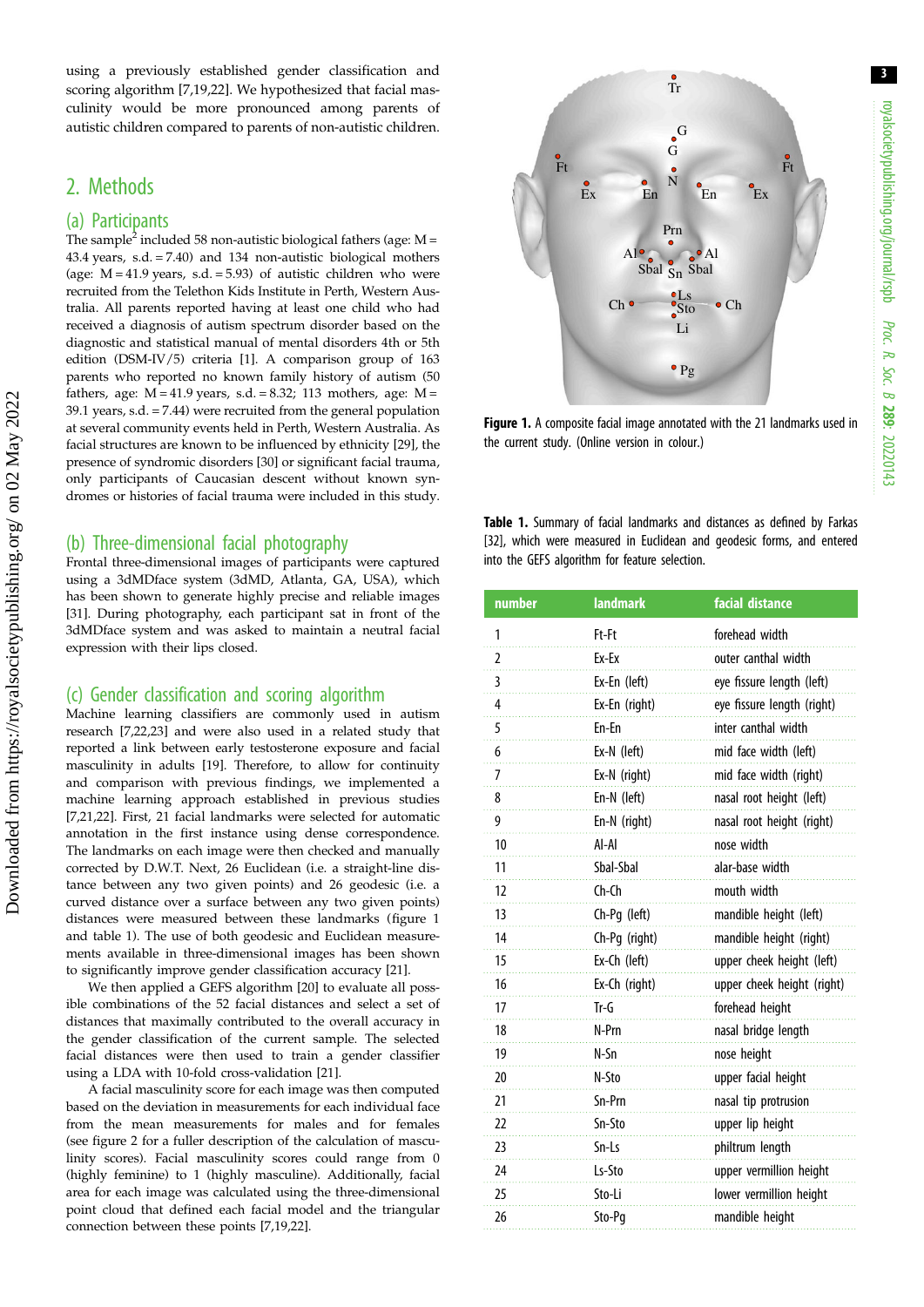<span id="page-5-0"></span>

Figure 2. Calculation of a facial masculinity score for each face. The 10 features selected by the GEFS algorithm were projected in the LDA space, which divides the sample into two classes of males and females. The mean of each class (marked by the black triangles) was used to identify the mean of the two classes (marked by the black cross). The masculinity score was calculated for each face by projecting its feature vector on the LDA space and using the distance between this projection and the mean of the two classes. These distances were then scaled to give values between 0 (highly feminine) and 1 (highly masculine). The composite images shown in the figure reflect changes in facial structure modelled according to the varying degrees of facial masculinity, using the current set of images. For a more detailed description of this general approach, see [\[21\]](#page-9-0). (Online version in colour.)

#### (d) Statistical analyses

All statistical analyses were conducted using R and RStudio [\[33,34](#page-9-0)]. All continuous variables were found to be normally distributed except for two facial distances (geodesic forehead width and geodesic mandible height) which were positively skewed and hence were log-transformed for analyses. Potential confounding effects of age and facial area on the facial masculinity scores and distances were examined using Pearson's correlation analyses. A 2 (family group: parents of autistic versus non-autistic children) by 2 (sex: males versus females) analysis of variance was conducted on the facial masculinity scores and distances. If age or facial area correlated significantly with facial masculinity or distance scores, these variables were included in a subsequent analysis of covariance (ANCOVA) model. Bonferroni correction was applied to account for multiple testing; thus, an alpha level of 0.005 was used to determine statistical significance. Additionally, we conducted a further LDA to examine the accuracy of the facial variables derived from parents' facial images in classifying the autism diagnostic status of their children.

## 3. Results

(a) Feature selection and gender classification accuracy

The GEFS algorithm selected four Euclidean (nasal width, nasal tip protrusion, nasal bridge length and upper lip height) and six geodesic (upper facial height, outer canthal width, forehead width, mandible height, and left and right upper cheek heights) distances as the most discriminating facial features between males and females. Based on the 10 selected features, the LDA classifier was found to correctly classify male and female facial images with 95.7% accuracy.

#### (b) Evaluating potential confounding variables

Pearson correlation analyses revealed that facial area (parents of autistic children:  $M = 35435$  mm<sup>2</sup>, s.d. = 4320; parents of

non-autistic children:  $M = 35142$  mm<sup>2</sup>, s.d. = 4248) and age of participants significantly correlated with facial masculinity scores and distances (0.12  $\leq$   $r$   $\leq$  0.56, all  $p$  < 0.05, see electronic supplementary material, table S1 for full correlation matrix). Therefore, we controlled for effects of facial area and age in all subsequent analyses.

#### (c) Group comparisons

[Table 2](#page-6-0) presents descriptive statistics for facial masculinity scores and facial distances of male and female parents of autistic or non-autistic children. The main effects of family group (parents of autistic versus non-autistic children) and sex (males versus females) on the facial masculinity scores and distances were examined in several ANCOVA models (see [table 2](#page-6-0) for the test statistics for the main effect of family group). Briefly, the analyses showed that parents of autistic children presented with greater facial masculinity than parents of non-autistic children, both in terms of their facial masculinity scores (small effect) and facial distances (all distances with small-to-medium effect, except for four distances: nasal width, upper lip height, mandible height and left upper cheek height). [Figure 3](#page-7-0) presents probability density functions for the facial masculinity scores across the four groups of participants. The graph shows a shift towards increased facial masculinization among fathers and mothers of children on the autism spectrum.

As expected, there were large effects of sex where males presented with significantly more masculinized facial structures than females, both in terms of their facial masculinity scores  $(d = 4.69)$ ; very large effect) and facial distances  $(0.74 \le d \le 1.38)$ ; large effect; see electronic supplementary material, table S2 for descriptive and test statistics). The group × sex interaction effects were not statistically significant for all analyses (all  $p > 0.10$ ), indicating that both fathers and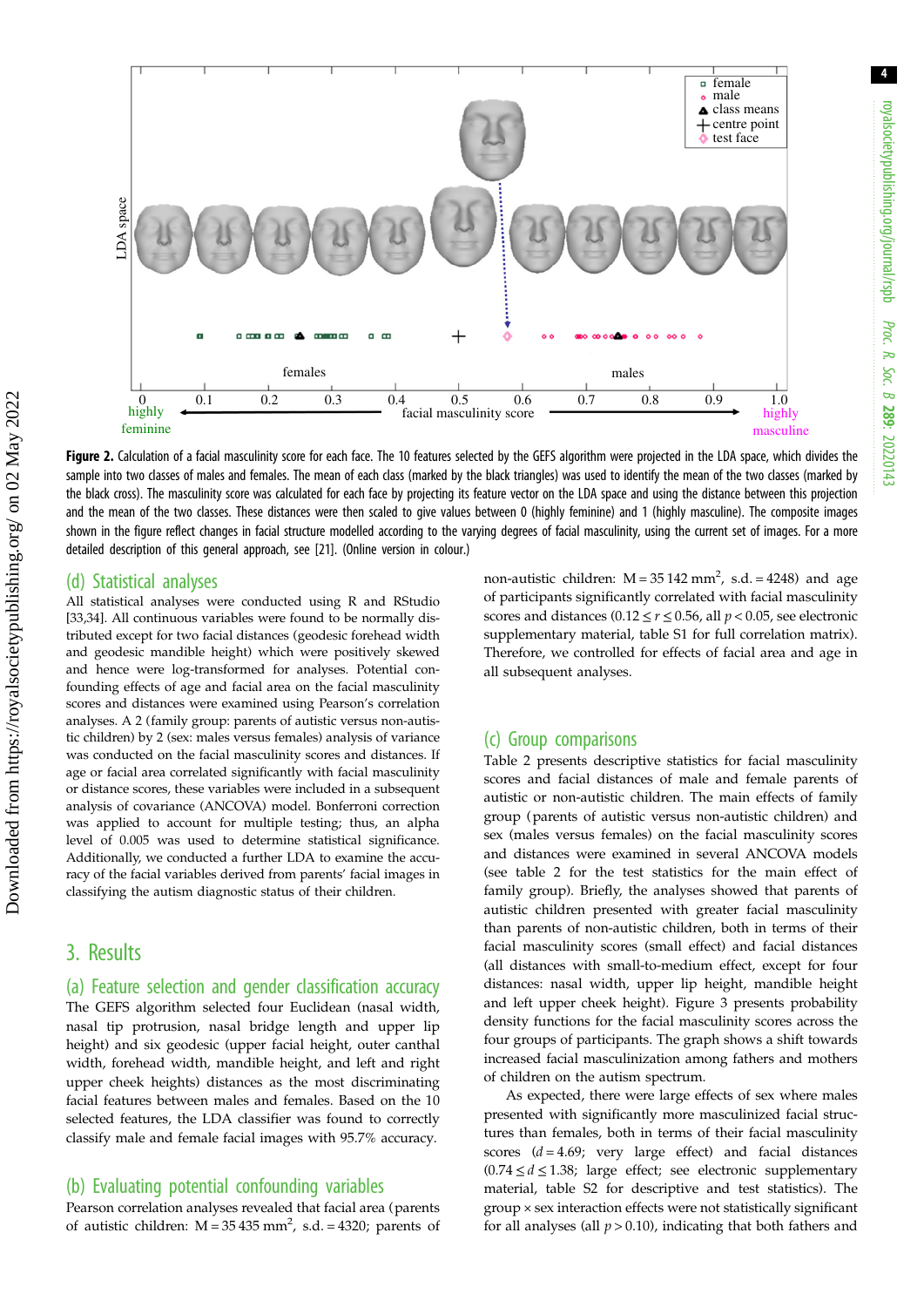Downloaded from https://royalsocietypublishing.org/ on 02 May 2022 Downloaded from https://royalsocietypublishing.org/ on 02 May 2022 Table 2. Descriptive and null hypothesis testing statistics for the effect of family group (parents of autistic versus non-autistic children) on facial masculinity scores and facial distances (in mm). Table 2. Descriptive and null hypothesis testing statistics for the effect of family group (parents of autistic versus non-autistic children) on facial masculinity scores and facial distances (in mm).

<span id="page-6-0"></span>

|                                                                                                                             |                    | parents of autistic children ( $n = 192$ ) |                     |      |                     | parents of non-autistic children $(n = 163)$          |                                        |                                    |                              |                                          |                                             |              |
|-----------------------------------------------------------------------------------------------------------------------------|--------------------|--------------------------------------------|---------------------|------|---------------------|-------------------------------------------------------|----------------------------------------|------------------------------------|------------------------------|------------------------------------------|---------------------------------------------|--------------|
|                                                                                                                             | fathers $(n = 58)$ |                                            | mothers $(n = 134)$ |      | males $(n = 50)$    |                                                       | females $(n = 113)$                    |                                    | test statistics <sup>a</sup> |                                          |                                             |              |
| variables                                                                                                                   |                    | s.d.                                       | Ξ                   | s.d. | Ξ                   | s.d.                                                  | s                                      | $\vec{a}$                          | F(1,349)                     | þ.                                       | $\sigma$                                    | 95% Q        |
| masculinity score                                                                                                           | 0.85               | 0.08                                       | 0.32                | 0.12 | 0.80                | $\overline{0}$ .                                      | 0.28                                   | 0.09                               | 17.3                         | 0.001                                    | 0.16                                        | [0.01, 0.35] |
| Euclidean distances                                                                                                         |                    |                                            |                     |      |                     |                                                       |                                        |                                    |                              |                                          |                                             |              |
| nasal width                                                                                                                 | 19.8               | 38 <sub>1</sub>                            | 182                 | 1.84 | 19.3                |                                                       |                                        | 1.88                               |                              |                                          |                                             | [0.06, 0.48] |
| nasal tip protrusion                                                                                                        | 21.1               | 2.05                                       | 17.2                | 2.22 | $\frac{19.5}{49.3}$ |                                                       |                                        |                                    |                              |                                          |                                             | [0.20, 0.63] |
| nasal bridge length                                                                                                         | 51.0               | 3.86                                       | 46.3                | 3.66 |                     | $\frac{71}{2.62}$ $\frac{83}{2.63}$ $\frac{83}{2.64}$ | $\frac{17.6}{16.2}$<br>45.4<br>22.7    | <b>150</b><br>3.29<br>2.71         | $\frac{731}{23.7}$           | $\frac{0.007}{0.001}$                    | 0.27<br>0.41<br>0.38                        | [0.06, 0.48] |
| upper lip height                                                                                                            | 25.5               | 3.11                                       | 23.1                | 2.73 | $\frac{24.8}{2}$    |                                                       |                                        |                                    | 2.94                         |                                          |                                             | [0.01, 0.38] |
| geodesic distances                                                                                                          |                    |                                            |                     |      |                     |                                                       |                                        |                                    |                              |                                          |                                             |              |
| upper facial height                                                                                                         | 73.0               | 4.57                                       | 67.7                | 4.57 |                     |                                                       |                                        |                                    |                              |                                          |                                             | [0.14, 0.56] |
| outer canthal width                                                                                                         | 120.6              | 9.03                                       | 109.8               | 7.82 | 70.7<br>117.3       | $4.51$<br>8.96<br>1.7<br>7.67<br>4.56                 | 65.5<br>106.9<br>150.1<br>71.7<br>72.7 | $4.58$<br>7.92 $7.7$<br>4.77 $3.5$ | $\frac{15.5}{11.7}$          | $\frac{0.001}{0.001}$                    | $\begin{array}{c} 0.35 \\ 0.31 \end{array}$ | [0.11, 0.52] |
| forehead width                                                                                                              | 167.3              | $\frac{5}{11}$                             | 153.1               | 8.04 | 160.7               |                                                       |                                        |                                    |                              | $\frac{1}{20}$<br>0.23<br>0.006<br>0.000 | 33 F 5 27                                   | [0.17, 0.59] |
| mandible height                                                                                                             | 777                | 5.50                                       | 71.8                | 4.79 |                     |                                                       |                                        |                                    |                              |                                          |                                             | [0, 0.31]    |
| upper cheek height (left)                                                                                                   | 80.0               | 5.06                                       | 73.9                | 3.80 | $\frac{76.0}{77.4}$ |                                                       |                                        |                                    | $\frac{143}{7.75}$           |                                          |                                             | [0.01, 0.44] |
| upper cheek height (right)                                                                                                  | 79.6               | 4.40                                       | 73.9                | 3.59 |                     |                                                       |                                        |                                    |                              |                                          |                                             | [0.06, 0.48] |
| <sup>a</sup> ANCOVA model adjusted for facial area and age. Alpha levels adjusted for multiple testing ( $\alpha = 0.005$ ) |                    |                                            |                     |      |                     |                                                       |                                        |                                    |                              |                                          |                                             |              |

 $\overline{\phantom{0}}$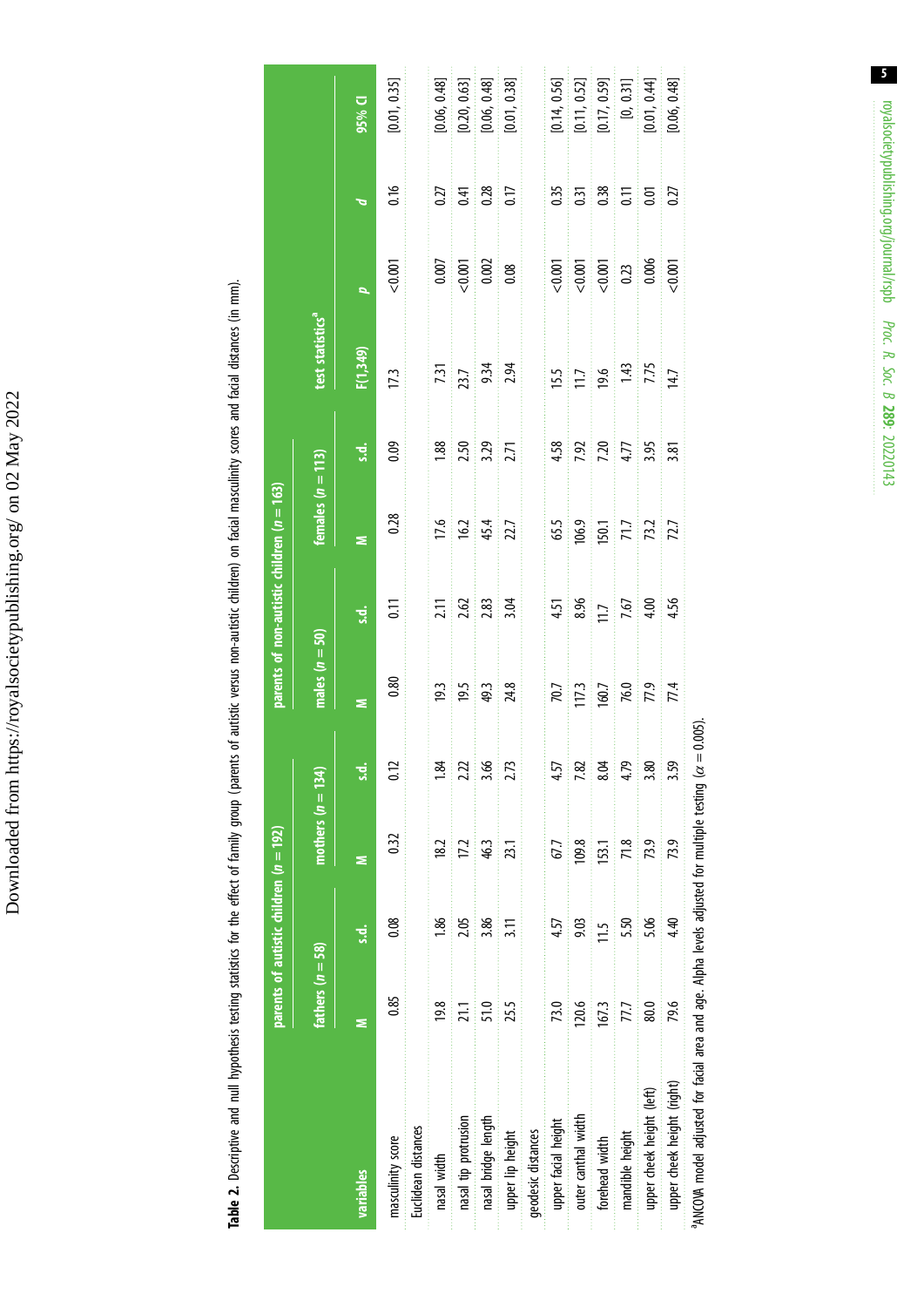6

<span id="page-7-0"></span>

Figure 3. Probability density functions that show the distributions of facial masculinity scores across the four groups of participants. (Online version in colour.)

mothers of autistic children showed more masculinized facial structures than their same-sex counterparts.

#### (d) Classification of autism diagnostic status

We conducted an LDA with 10-fold cross-validation to examine the accuracy of the seven facial variables found to be statistically significantly different between the two groups of parents in correctly classifying the autism diagnosis status of their children. The seven facial variables entered into the LDA model were facial masculinity scores, nasal tip protrusion, upper lip height, upper facial height, outer canthal width, forehead width and right upper cheek height. Based on these features, the LDA classifier was found to correctly classify the presence of an autism diagnosis with 74.3% accuracy.

### 4. Discussion

We investigated whether a broad autism phenotype expressed as increased facial masculinity is found among parents of autistic children relative to age-matched parents without a family history of autism. Consistent with our hypothesis, we found that facial masculinity was generally more pronounced in both fathers and mothers of autistic children compared to their same-sex counterparts. These findings complement previous reports that facial features of autistic children were more masculinized than the features of non-autistic children [\[22](#page-9-0)] and that non-autistic siblings of autistic children also presented with greater facial masculinity than non-autistic children without autistic siblings [[7](#page-8-0)]. Taken together, this research provides evidence that facial masculinity may be a heritable broad autism phenotype. Furthermore, the evidence of facial masculinization for both fathers and mothers of autistic children supports a genetic aetiology for this physical feature, importantly, with both paternal and maternal lineages implicated.

In the current study, six facial distances were found to distinguish between parents of autistic children and parents of non-autistic children. Of the six features, two—increased outer canthal width and forehead width—were previously observed to distinguish autistic children [[22](#page-9-0)] and non-autistic siblings of autistic children [\[7](#page-8-0)] from their respective comparison groups. The four remaining features—increased nasal tip protrusion, nasal bridge length, upper facial height and right upper cheek height—appear to be unique to differentiating the two parent groups. These differences in distinguishing facial features across studies probably reflect the substantial puberty-related changes in the way sexual dimorphism in facial structure is expressed in post-pubertal adults compared to prepubescent children [[35](#page-9-0)]. Four of the six features that distinguished the two parent groups were selected by GEFS in an earlier study to distinguish the faces of male and female young adults [[19](#page-9-0)].

The increased facial masculinity among parents of autistic children observed in the current study is consistent with the key outcomes of the previous studies involving autistic children [\[22](#page-9-0)] and their siblings [\[7\]](#page-8-0). In all of these studies, differences in facial masculinity as a function of autism or familial relationship were present for both males and females. Intriguingly, however, these results run counter to findings reported in two of our previous studies where we investigated facial masculinity among non-autistic adults with high or low levels of autistic traits [\[36,37](#page-9-0)]. In both studies, we found that females with high levels of autistic traits presented more masculinized facial structures than females with low trait levels, whereas males with high trait levels showed less masculinized facial features than males with low trait levels. This set of observations is consistent with an earlier suggestion that the morphology of autistic adults is better described as being androgynous rather than hypermasculinized [[38\]](#page-9-0). Since non-autistic parents of autistic children typically report high levels of autistic traits (e.g. [[39\]](#page-9-0)), it is unclear why parents included in the current study showed hypermasculinized rather than androgynous facial structures. One possibility is that androgynous facial features associated with sub-clinical autistic traits in the general population may be linked to biological mechanisms that are somewhat different to the genetic markers of autism. This assertion could be tested in further research examining facial masculinity of adults with a clinical diagnosis of autism.

We conducted further analysis to examine the accuracy of the seven critical facial variables in correctly classifying the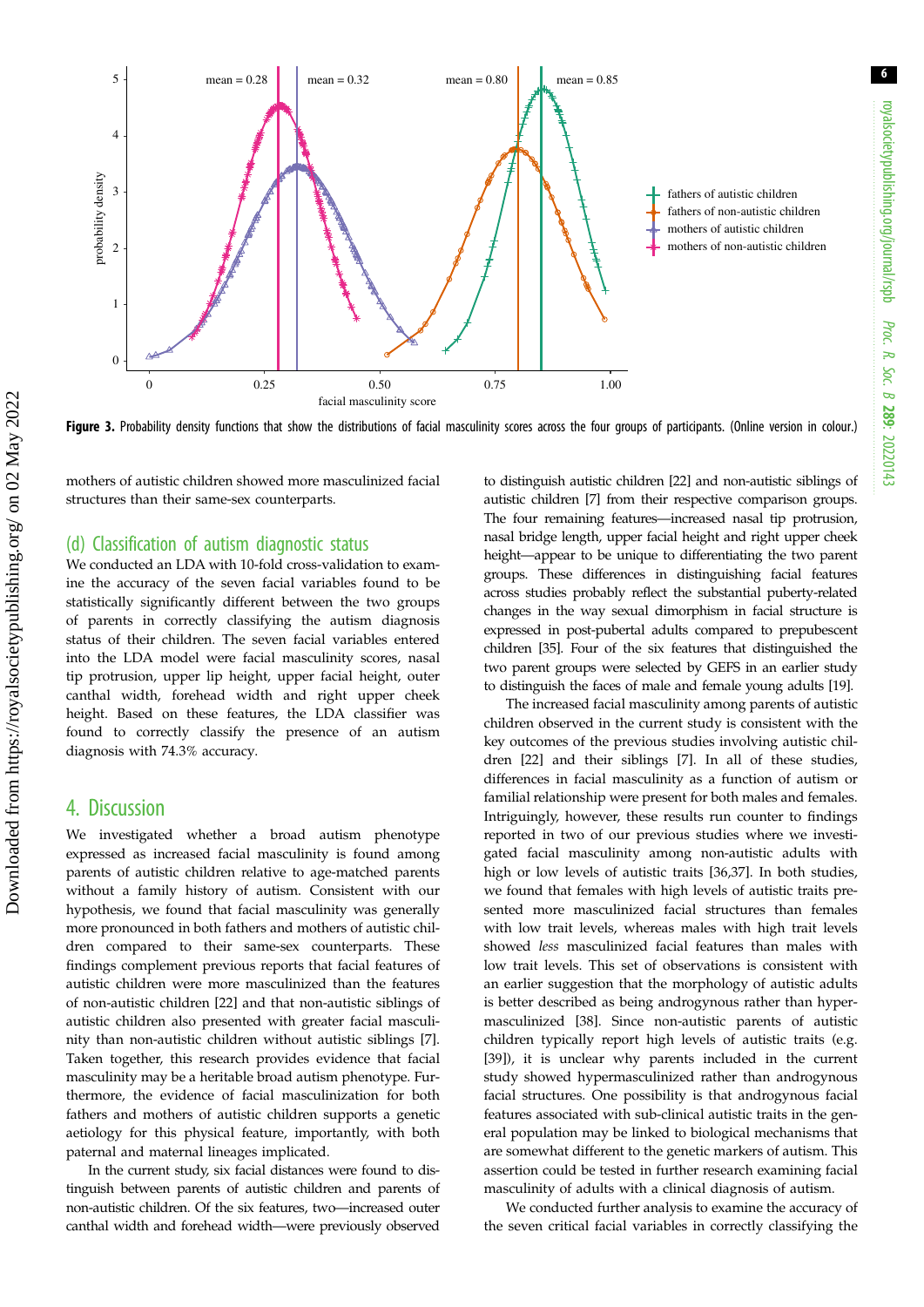7

<span id="page-8-0"></span>autism diagnosis status of the parents' children. Our analysis showed that classification accuracy was 74.3%. One reason for the modest classification performance is that facial masculinity may represent only one of several facial phenotypes associated with autism. In a parallel line of research, our group found greater facial asymmetry among autistic children [\[40](#page-9-0)] as well as in parents of autistic children [6], compared to matched groups without a family history of autism. Thus, classification accuracy potentially could be improved by adding other predictors such as facial asymmetry into the LDA model. Including predictors derived from the facial images of siblings may also improve classification accuracy.

The key strengths of the present study include the large sample size of parents of autistic children and comparison adults recruited from the general population, and the use of three-dimensional facial photogrammetry and sophisticated facial analytic techniques for examining facial masculinity. Nevertheless, there are two limitations to be borne in mind when interpreting the current findings. First, we did not have access to separate datasets for training and testing our classification algorithm, and thus have relied on iterative division of our samples into independent training and testing sets. While large open-source data are available, these datasets do not typically include information regarding family history of autism. Thus, future replication studies are warranted. Second, our participants were restricted to those of Caucasian descent. Therefore, it is unclear whether the current observations will extend to people of ethnically diverse backgrounds. As autism is diagnosed at similar rates regardless of ethnicity [[41](#page-9-0)], it will be imperative to build on the current programme of research to investigate whether facial masculinization associated with autism generalizes to other ethnic populations.

## 5. Conclusion

The current findings contribute substantially to our understanding of broad autism phenotype in two ways. First, the current results add to an accumulating evidence base that the broad autism phenotype observed among first-degree relatives of autistic people is expressed not only in behaviour and cognition but also in facial characteristics. Second, given that both fathers and mothers of autistic children presented increased facial masculinity, this suggests that facial masculinization previously observed among children on the autism spectrum and their siblings indicates potential heritability of this phenotype from both parents. This finding is consistent with large population-based data suggesting that the occurrence of autism is likely to be connected to both paternal and maternal lineages [\[42](#page-9-0)]. A potential avenue for future research is to compare facial masculinity between members of simplex (one immediate family member diagnosed with autism) and multiplex (more than one family members diagnosed with autism) families to examine whether effects of masculinity increase as a function of genetic liability for autism.

Ethics. All participants provided written informed consent, and ethics approval was granted by the Human Research Ethics Committee of the University of Western Australia (RA/4/1/5657).

Data accessibility. Data and analysis codes are available at [https://](https://figshare.com/articles/dataset/parents-face-masc/19217013) [figshare.com/articles/dataset/parents-face-masc/19217013](https://figshare.com/articles/dataset/parents-face-masc/19217013) and <https://github.com/dianawtan/parents-face-masc>.

Authors' contributions. D.W.T.: conceptualization, formal analysis, visualization, writing—original draft, writing—review and editing; S.Z.G.: formal analysis, methodology, software, visualization, writing review and editing; G.A.A.: data curation, writing—review and editing; A.M.: software, supervision, writing—review and editing; A.J.O.W.: funding acquisition, supervision, writing—review and editing; M.T.M.: conceptualization, formal analysis, funding acquisition, supervision, writing—review and editing.

All authors gave final approval for publication and agreed to be held accountable for the work performed therein.

Competing interests. We declare we have no competing interests.

Funding. The authors acknowledge funding support from Telethon Kids Institute for the collection of data from adults without a family history of ASD. D.W.T. was supported by research funding provided by the Faculty of Science, University of Western Australia allocated to M.T.M. A.J.O.W. is supported by a National Health and Medical Research Council Senior Research Fellowship (APP 1077966).

## **Endnotes**

<sup>1</sup>Many people on the autism spectrum prefer 'identity-first language' such as 'autistic children' or 'children' on the autism spectrum' [3]. Therefore, we adopted identity-first language throughout this article, where appropriate.

<sup>2</sup>This sample was included in a study of facial asymmetry reported by Tan et al. [6].

## **References**

- 1. American Psychiatric Association. 2013 Diagnostic and statistical manual of mental disorders, 5th edn. Washington, DC: American Psychiatric Association.
- 2. Losh M, Childress D, Lam K, Piven J. 2008 Defining key features of the broad autism phenotype: a comparison across parents of multiple- and single-incidence autism families. Am. J. Med. Genet. B: Neuropsychiatr. Genet. 147B, 424–433. [\(doi:10.1002/ajmg.b.30612\)](http://dx.doi.org/10.1002/ajmg.b.30612)
- 3. Kenny L, Hattersley C, Molins B, Buckley C, Povey C, Pellicano E. 2016 Which terms should be used to describe autism? perspectives from the UK autism community. Autism 20, 442–462. [\(doi:10.1177/](http://dx.doi.org/10.1177/1362361315588200) [1362361315588200](http://dx.doi.org/10.1177/1362361315588200))
- 4. Morrison KE, Chambers LK, Faso DJ, Sasson NJ. 2018 The content and function of interests in the broad autism phenotype. Res. Autism Spectr. Disord. 49, 25–33. ([doi:10.1016/j.rasd.2018.](http://dx.doi.org/10.1016/j.rasd.2018.02.002) [02.002](http://dx.doi.org/10.1016/j.rasd.2018.02.002))
- 5. Whitehouse AJO, Barry JG, Bishop DVM. 2007 The broader language phenotype of autism: a comparison with specific language impairment. J. Child. Psychol. Psychiatry 48, 822–830. ([doi:10.](http://dx.doi.org/10.1111/j.1469-7610.2007.01765.x) [1111/j.1469-7610.2007.01765.x](http://dx.doi.org/10.1111/j.1469-7610.2007.01765.x))
- 6. Tan DW, Gilani SZ, Boutrus M, Alvares GA, Whitehouse AJO, Mian A, Suter D, Maybery MT. 2021 Facial asymmetry in parents of children on the

autism spectrum. Autism Res. 14, 2260–2269. ([doi:10.1002/aur.2612\)](http://dx.doi.org/10.1002/aur.2612)

- 7. Tan DW, Maybery MT, Gilani SZ, Alvares GA, Mian A, Suter D, Whitehouse AJO. 2020 A broad autism phenotype expressed in facial morphology. Transl Psychiatry 10, 1–9. [\(doi:10.1038/s41398-020-0695-z](http://dx.doi.org/10.1038/s41398-020-0695-z))
- 8. Loomes R, Hull L, Mandy WPL. 2017 What is the male-tofemale ratio in autism spectrum disorder? a systematic review and meta-analysis. J. Am. Acad. Child Adolesc. Psychiatry 56, 466–474. [\(doi:10.1016/j.jaac.2017.03.013](http://dx.doi.org/10.1016/j.jaac.2017.03.013))
- 9. Kim YS et al. 2011 Prevalence of autism spectrum disorders in a total population sample. AJP 168, 904–912. [\(doi:10.1176/appi.ajp.2011.10101532\)](http://dx.doi.org/10.1176/appi.ajp.2011.10101532)